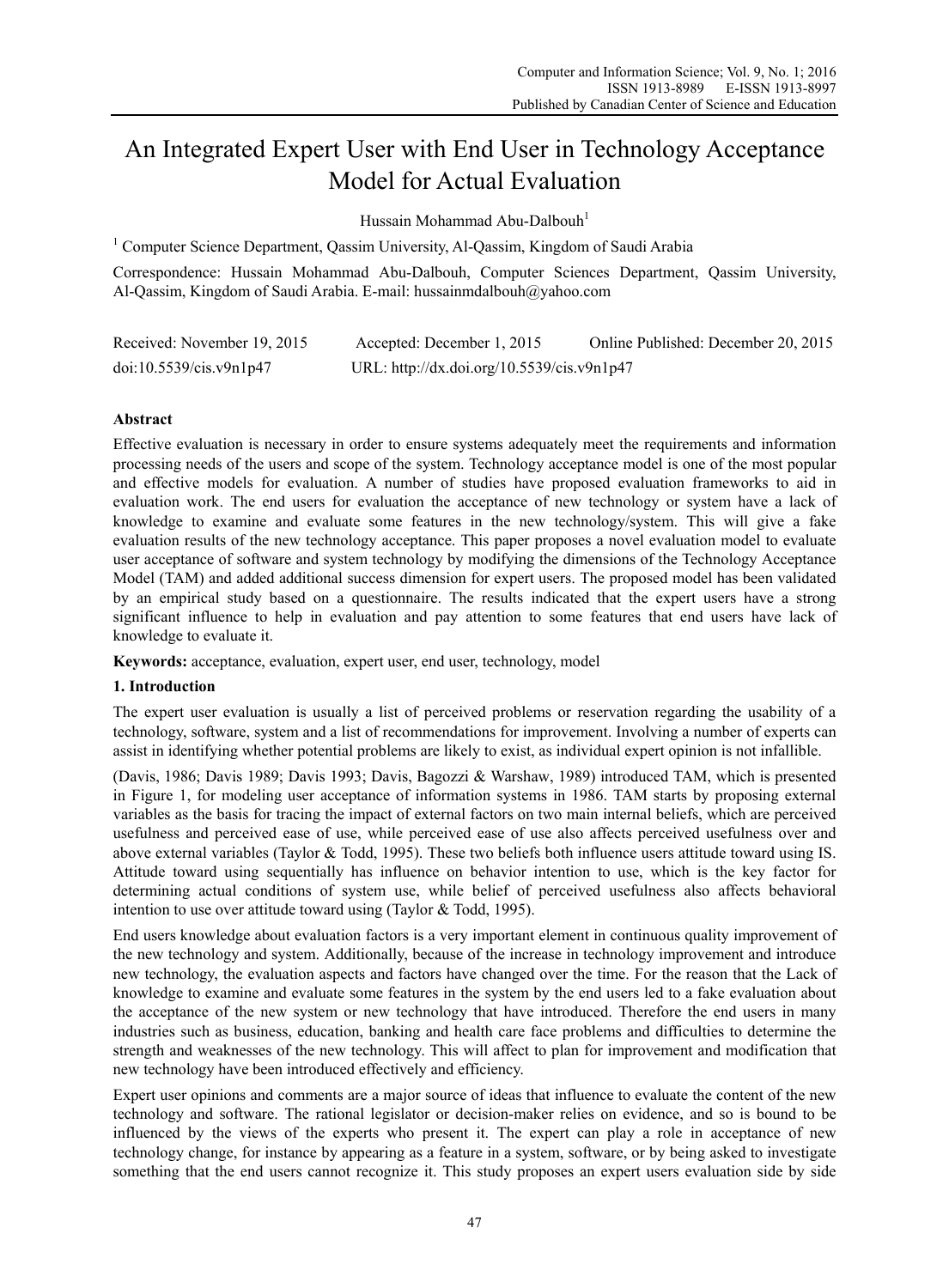with end user evaluation for actual evaluation by modifying original Technology Acceptance Model.

# **2. Literature Review**

Our literature review indicates that ΤΑΜ would be valuable and useful for explaining or predicting user acceptance of new technology or system, particularly among students and executives in a university or business organization context and health care works as we can call all of them end users. However, the validity of the model has rarely been tested with expert user side by side with end user evaluation.

This study reveal that the almost professionals in their own professional contexts such as banking and finance employees, healthcare professional including physicians and nurses, attorneys or education staff in most, if not all, they have lack of knowledge to examine and evaluate some features in the system or technology (Hartwick & Barki, 1994). Due to some features just expert in information technology and software can evaluate it.

TAM starts by proposing external variables as the basis for tracing the impact of external factors on two main internal beliefs, which are perceived usefulness and perceived ease of use, while perceived ease of use also affects perceived usefulness over and above external variables. These two beliefs both influence users attitude toward using IS. Attitude toward using IS, sequentially has influence on behavior intention to use, which is the key factor for determining actual conditions of system use as shown in Figure 1.



Figure 1. Original Technology Acceptance Model (TAM)

This study examined end users in a professional setting, (Physicians and Nurses, Banking workers and Education workers) for investigating the factors affecting them to evaluate acceptance of new technology that proposed to help them in their works. Choice of ΤΑΜ over other IT acceptance/adoption models was made for the following reasons. First, ΤΑΜ is general, parsimonious, IT-specific, and designed to provide an adequate explanation for and a prediction of a diverse user population's acceptance of a wide array of IT within various organizational contexts. Second, ΤΑΜ has a well-researched and validated inventory of psychometric measurements, making its use operationally appealing. Finally, ΤΑΜ is a dominant model for investigating user technology acceptance and has accumulated fairly satisfactory empirical support for its overall explanatory power, and has posited individual causal links across a considerable variety of technologies, users, and organizational contexts (Abu-Dalbouh, 2013; Chau, 1996a; Chau, 1996b; Davis, Bagozzi, & Warshaw, 1989; Mathieson, 1991; Vitalari, Venkalesh, & Cronhaug, 1985).

# **3. Expert Evaluation**

Expert evaluation, also called heuristic evaluation, is a review of new technology or system by two or more usability specialists (Nielsen & Molich, 1990; Nielsen, 1994). Working independently, these experts use published research data, industry-accepted usability principles (heuristics) and best practices, and years of experience observing users in lab and field settings to evaluate the new technology or system and identify the strength, weaknesses and problems in that new technology or system. Expert user evaluators also can be walking through the new technology or system based on task scenarios, to assess work flow issues that the end user missed to observe and recognize it. Typical findings by expert evaluators include:

- *What features of the new technology or system are likely to cause problems and should be improved.*
- *What features are likely to be successful and should be retained.*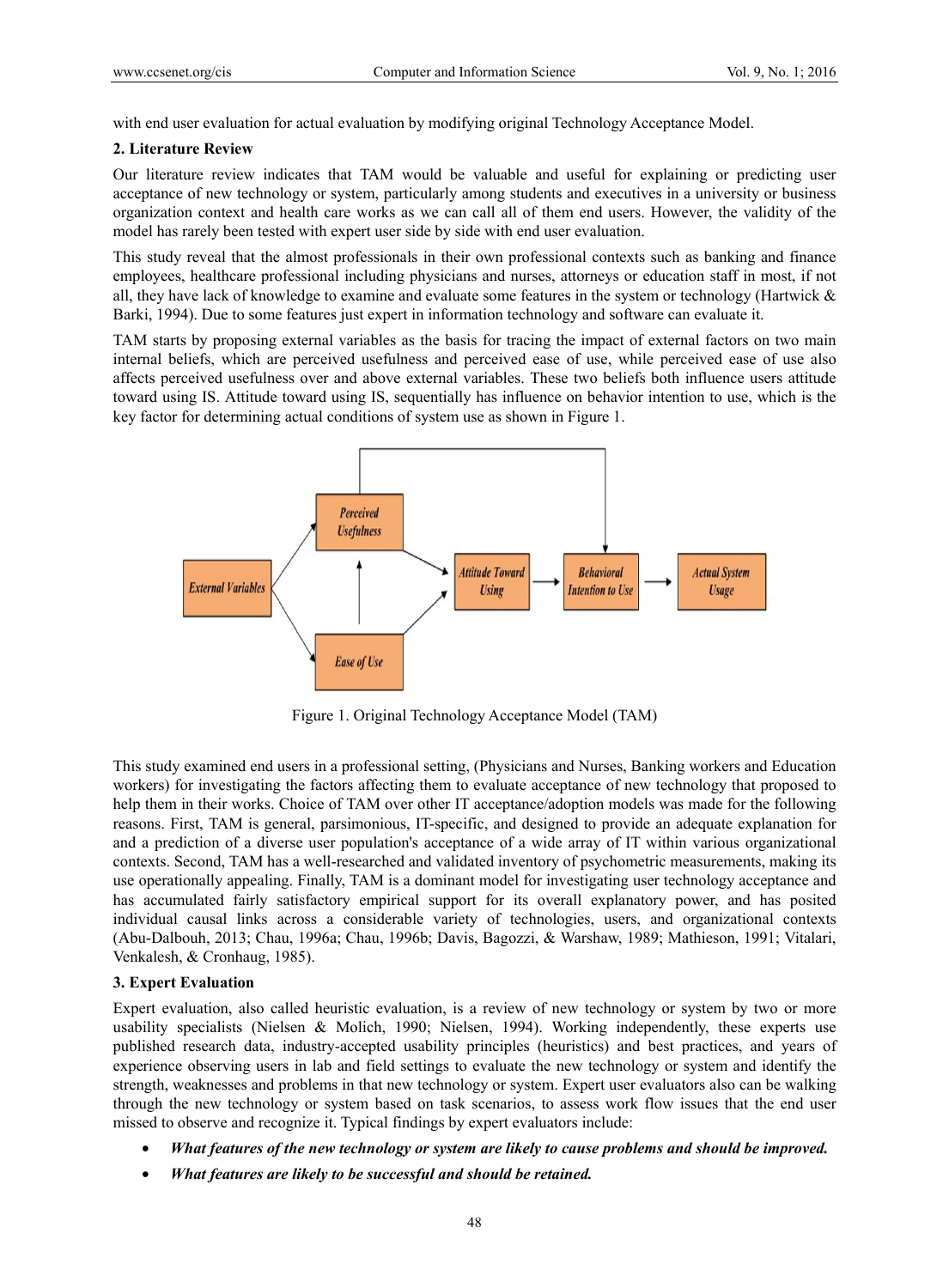# • *What features should pay attention to it based on the importance of these features that the end users have some knowledge about it such as security, availability and maintainability.*

Therefore, expert users give the actual evaluation about the new technology or system more than the end users. The findings are assigned severity ratings and accompanied by actionable recommendations for improving the user experience of the new technology or system. According to the results we claimed that expert users identify a majority of the weakness and problems in the new technology and system, that behind the end users ability to discover it.

Expert users evaluators, regardless of their skill and experience, can only emulate users and not necessarily typical users of the new technology or system. Feedback from target users can add an important dimension to some expert evaluations for example, of alternative navigation approaches for an existing technology, or of a technology recently targeted to a new user audience. In these cases, list the priority of the features that the new technology or system should include based in the end users preferences. The experts may suggest solutions while end users probably do not.

In general, heuristic evaluation is difficult for a single individual to do because one person will never be able to evaluate all features in the new technology or system. Luckily, experience from many different projects has shown that different people find different usability problems. Therefore, it is possible to improve the effectiveness of the method significantly by involving multiple evaluators. As per Jakob Nielsen's study recommends, 3 to 5 expert user's evaluators.

## **4. Proposed Model**

In this paper we seek for the possibility of creating a new model for evaluating new technology and system acceptance by involving expert user in evaluating process by applying the concepts of Technology Acceptance Model for End user to Expert users in order to get actual evaluation.

The TAM model is modified for this study to demonstrate how the proposed model can be beneficial for decision makers in organizations on evaluating the implementation of information systems and determining the strength and weaknesses of the new system/technology and plan for improvement and modification effectively and efficiency. By paying attention to expert user's opinions, comments and evaluate because it is a major source of ideas that influence to evaluate the content of the new technology and software.



Figure 2. Proposed integrated expert user with end user in TAM model

# **5. Research Methodology**

Regarding to the proposed model, preliminary refining of criteria has been done by the use of available literature reviews (Sureshchandar, Rajendran & Anantharaman, 2002; Yang, Jun & Peterson, 2004). The proposed model has been validated by an empirical study based on a questionnaire. Structured questionnaire was used for data collection to examine the three hypotheses in this study. The questionnaire was designed based on the proposed included expert users with end users for evaluation acceptance of new technology or system. The questionnaire consists of three dimensions.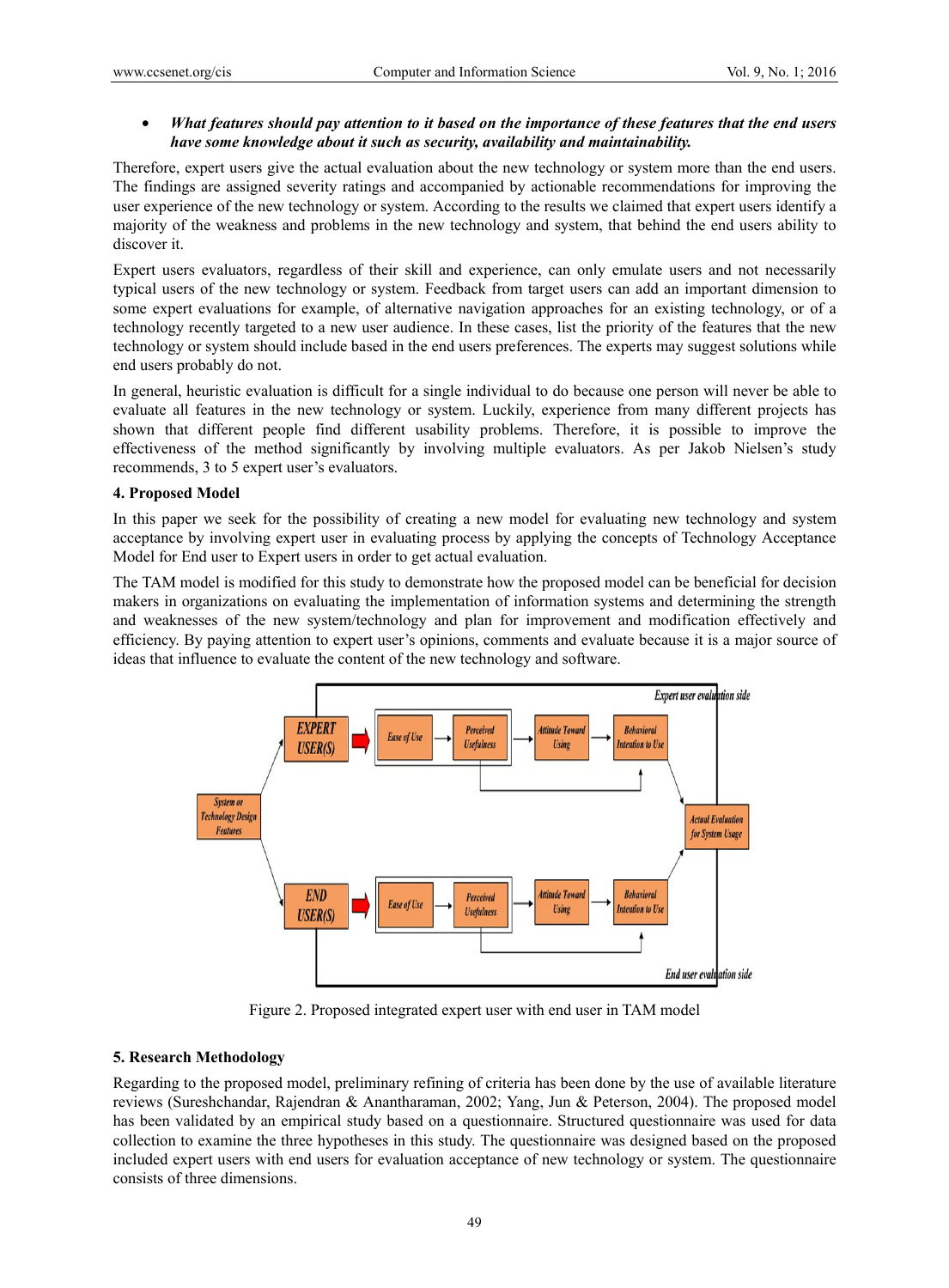The first dimension to examine the *Hypotheses 1: (The end users do not know some features meaning in the new technology or system, or End-user has lack of knowledge of some features meaning in the new technology or system)*.

The second dimension to examine the *Hypotheses 2: (The end users do not know how to evaluate some features in the new technology or system or End-user has lack of knowledge of how to evaluate some features in the new technology or system)*.

The third dimension to examine the *Hypotheses 3: (There is a high impact and influence to include expert users in evaluation acceptance of new technology or system in order to get actual evaluation)*.

Several professors and IS professionals were interviewed to modify the items and the construction of the questionnaire. Completed responses to the questionnaire were received from 13 organizations, in both the public and private sectors. Then, a sample of 327 participants belonging to educational, healthcare and banking end users sectors selected randomly based on the important of these three sectors.

Questionnaire distribution and returns were by Email. The participants were asked to indicate the extent of their agreement with each element on a five-point Likert-type scale with anchors from "Very bad information, bad information, neutral information, good information, very good information" for the first two dimensions and from "Strongly agree" to "Strongly disagree" for the third dimension.

A total of 186 questionnaires were returned from respondents. Table 1 shows the distribution of the received sample according to gender (Men 58% and Women 42%. Majority of the respondents are from the 35-44 years age group (39%) and Health care sector (44%).

| Variable        |                | Frequency | Percentage |
|-----------------|----------------|-----------|------------|
| Gender          | Female         | 78        | 42%        |
|                 | Male           | 108       | 58%        |
| Age             | $\leq$ 25      | 13        | $7\%$      |
|                 | 25-34          | 32        | 17%        |
|                 | 35-44          | 73        | 39%        |
|                 | >45            | 68        | 37%        |
| End-user Sector | Health care    | 82        | 44%        |
|                 | Education      | 45        | 24%        |
|                 | <b>Banking</b> | 59        | 32%        |

Table 1. Sample distribution

#### **4. Result and Discussion**

One of the most important aspects in evaluating a theory is developing good criteria in order to achieve reliable and valid estimate from the mentioned structure. The demand to get actual evaluation in new technology or system has grown. It follows by the need to propose model that aims to include expert user in evaluation process. The proposed model has been validated by an empirical study based on a questionnaire. The end user proved that the need of including expert in evaluation. The results of the questionnaire demonstrate that end users in the sample have a lack of knowledge in some features meaning in the new technology or system because the majority of the answers for some of these features dimension charted less than the midpoints of their respective scales. It also, demonstrate that end users in the sample have a lack of knowledge to evaluate some features in the new technology or system because the majority of the answers for some of these features dimension charted less than the midpoints of their respective scales. As shown in table 2 and 3.

Table 2. Respondents Agreements for meaning of some features

| Meaning of                        | <b>Respondents Agreements</b>     |  |
|-----------------------------------|-----------------------------------|--|
|                                   | Very good + Good information $\%$ |  |
| Availability                      | 62.3%                             |  |
| Responsiveness                    | 54.2%                             |  |
| Reliability vs. Cost of execution | 38.4%                             |  |
| Flexibility                       | 71.3%                             |  |
| Portability                       | $67.4\%$                          |  |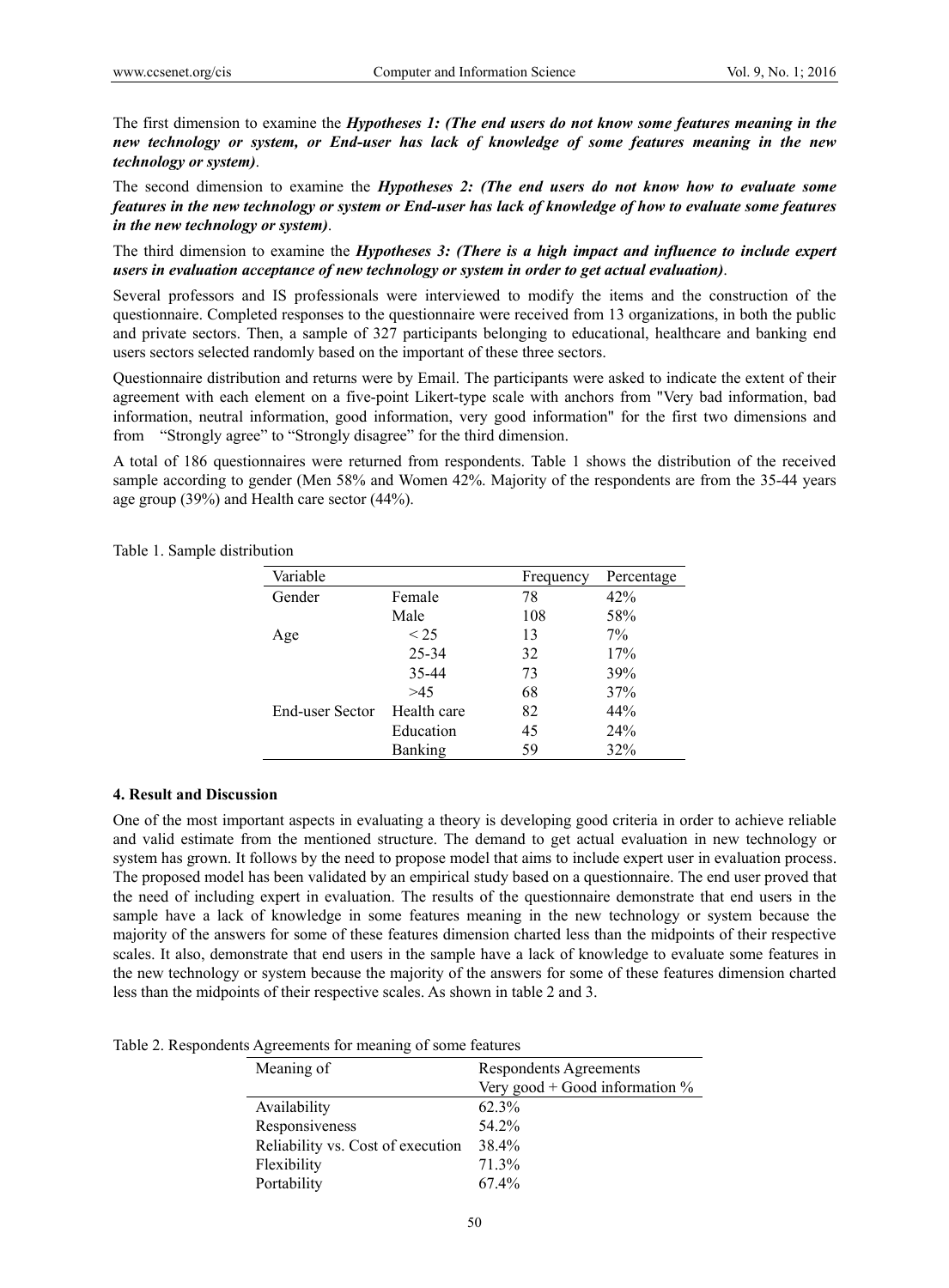| Security        | 63.6% |
|-----------------|-------|
| Maintainability | 43.7% |

Table 3. Respondents Agreements for evaluating of some features

| Evaluating of                     | <b>Respondents Agreements</b>     |  |
|-----------------------------------|-----------------------------------|--|
|                                   | Very good + Good information $\%$ |  |
| Availability                      | 56.3%                             |  |
| Responsiveness                    | 48.3%                             |  |
| Reliability vs. cost of execution | 36.4%                             |  |
| Flexibility                       | 69.3%                             |  |
| Portability                       | 66.8%                             |  |
| Security                          | 58.3%                             |  |
| Maintainability                   | 41.8%                             |  |

The descriptive statistics for the third dimension questions revealed that end user trust in expert user evaluation results and they think expert user can be determining the strength and weaknesses of the new system or technology better than end users. Therefore the expert user evaluation has a strong significant influence in order to get actual evaluation. Table 4 shows the respondents agreements about expert user evaluation and Figure 3 shows the respondents agreements for all questions.

# Table 4. Respondents Agreements about expert user evaluation

| Influence to include expert users in evaluation                                                       | Respondents      |
|-------------------------------------------------------------------------------------------------------|------------------|
|                                                                                                       | Agreements       |
|                                                                                                       | Strongly agree + |
|                                                                                                       | Agree $%$        |
| Do you trust in expert user evaluation results about new technology or system?                        | 92.6%            |
| Do you believe that expert user will see behind the end user can see in new technology<br>evaluation? | 89.7%            |
| Do you think include expert user in evaluation will give actual evaluation for the new<br>technology? | 93.4%            |
| Do you think expert user can be determining the strength and weaknesses of the new                    | 87.9%            |
| system or Technology better than end users?                                                           |                  |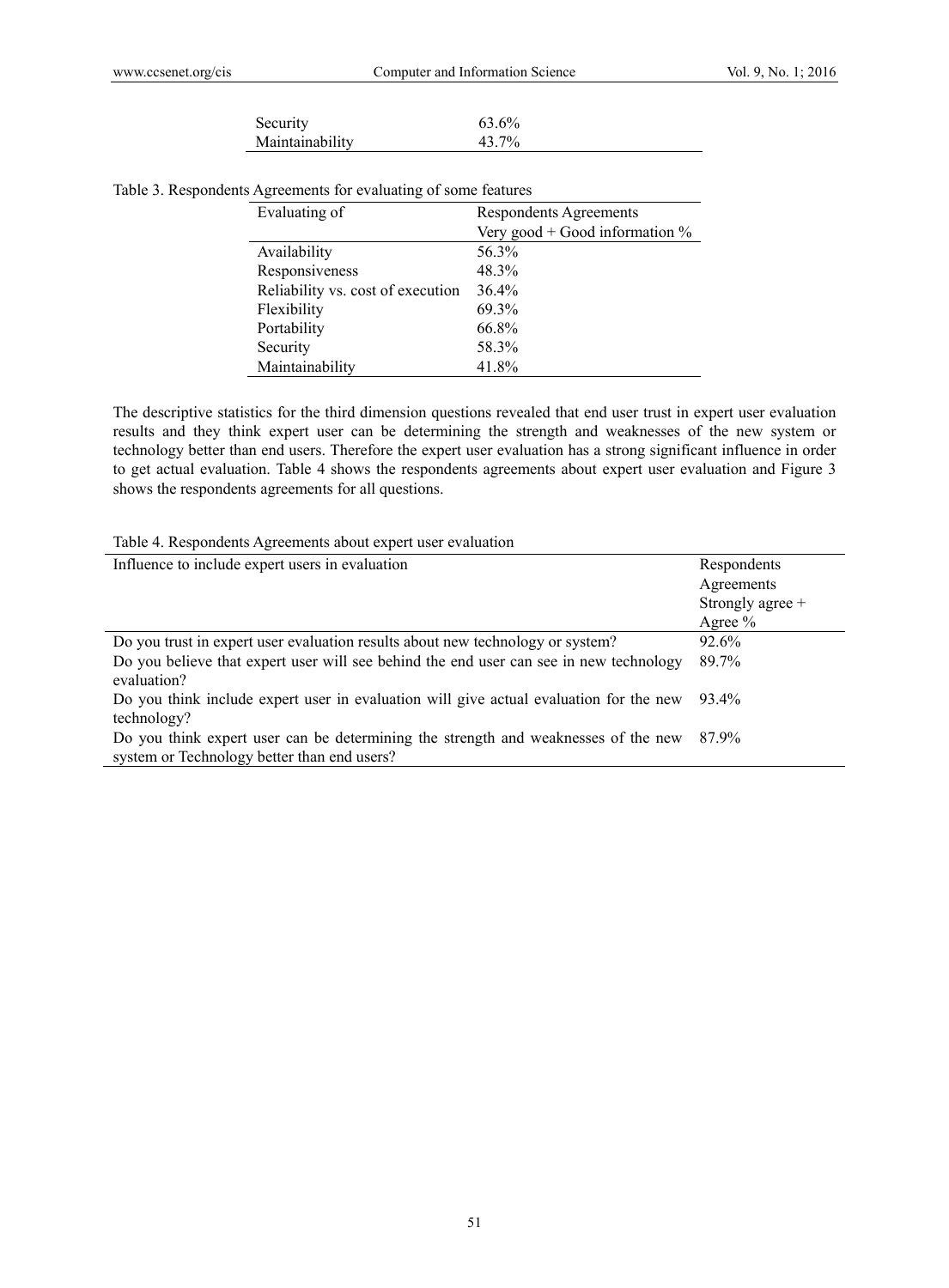

Figure 3. Respondents agreements

### **4. Conclusion**

This paper proposed a new model for evaluating new technology and system acceptance by involving expert user in evaluating process by applying the concepts of Technology Acceptance Model for end users to expert users in order to get actual evaluation. Based on empirical findings, this study reached several conclusions. Results of the empirical analysis indicated that end users cannot evaluate all the features that included in the new technology or system and this led to give a fake evaluation results. There are high impacts and influence to include expert users in evaluation acceptance of new technology or system in order to get actual evaluation and the expert users give the actual evaluation about the new technology or system more than the end users. It also reveal the expert users identify a majority of the weakness and problems in the new technology or system, that behind the end users ability to discover it.